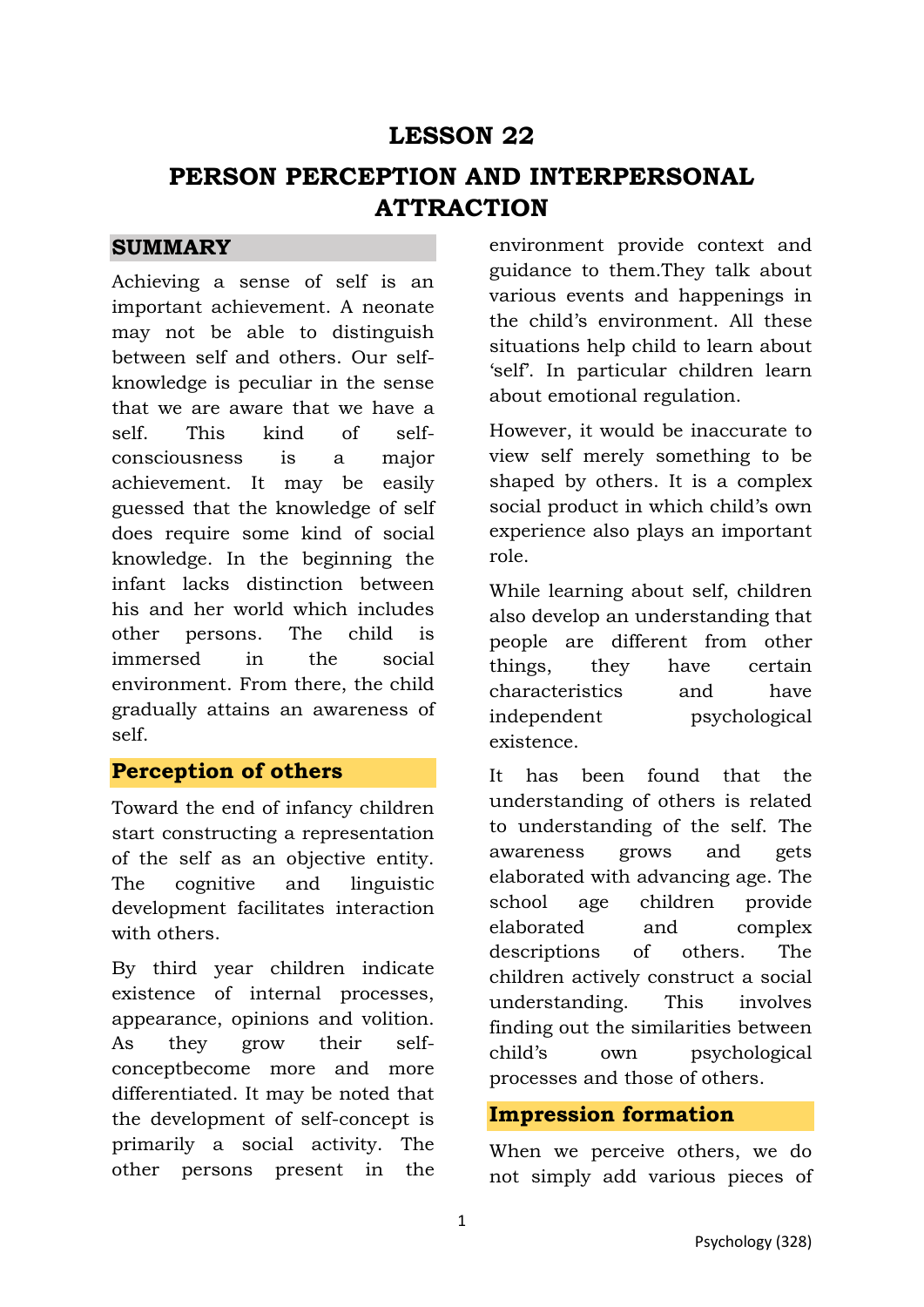information. Rather we perceive the various traits in relation to others. We form a dynamic whole.

We form an impression of the whole person. The traits do not remain in isolation. They interact with each other and form a new whole. While forming impressions we rely on and give greater weightage to the sources we trust or admire. Similarly, we often emphasize more the negative information. Also, we give more importance to unusual information. Finally, the first impressions are given more weightage than subsequent information.

It has been found that when we make judgments about others, we recall examples of their behaviours and base our judgments on them. We also use previously formed abstractions or representations in mind while forming impressions and making decisions.

#### **Dealing with social world**

**Interpersonal attraction -** The self realizes itself while relating to other persons. In this way the processes taking place between persons is known as interpersonal processes. Given below are factors that influence attraction:

- •**Physical Attractiveness:** It has generally been found that we react more positively to people who are viewed as physically attractive.
- •**Similarity and Complementarity**: We like people who are similar to ourselves. Complementarity is a situation in which we find that people who are different but complement each other, like to interact more with each other.
- •**Familiarity and Propinquity**: Propinquity means nearness or physical proximity. Thus, nearness and familiarity shape our attraction to other persons.
- •**Reciprocal Liking**: Whether we like someone or not depends on the fact that whether the other person likes you or not.
- •**Affect**: it refers to the feelings and emotions which vary in intensity and direction. Thus, our feelings can be very intense or less intense and can be positive or negative.
- •**Need for Affiliation**: We spend a lot of our free time interacting with other persons, because affiliation improves the chances of survival. Enduring Relationships: Many of our relationships continue for long periods of time. They may be lifelong like friendship, marriage etc.

As person children are treated by mothers using a certain type of attachment. It can be secure, avoidant or ambivalent. Psychologists think that infants learn to trust and to love another person, to mistrust and avoid or a mixture of the two on the basis of the kind of attachment they are exposed to. It has been found that mothers contact with the infant (tactile, visual and verbal) and her awareness of and responsivity to infant's needs leads to secure attachment.

#### Virtues emphasized in Indian society

- •**Charity**: Helping, forgiving and tolerating parents.
- •**Justice**: Fulfilling obligations to parents and respecting their rights.
- •**Prudence**: Using reason for their benefit.
- •Fortitude: undergoing hardships for their benefit.
- •**Temperance**: Controlling disruptive emotions and practicing self-discipline.

Close relationship is found when friends spend a considerable amount of time together, interact in a number of settings, and provide emotional support to each other. During childhood children desire to share activities with